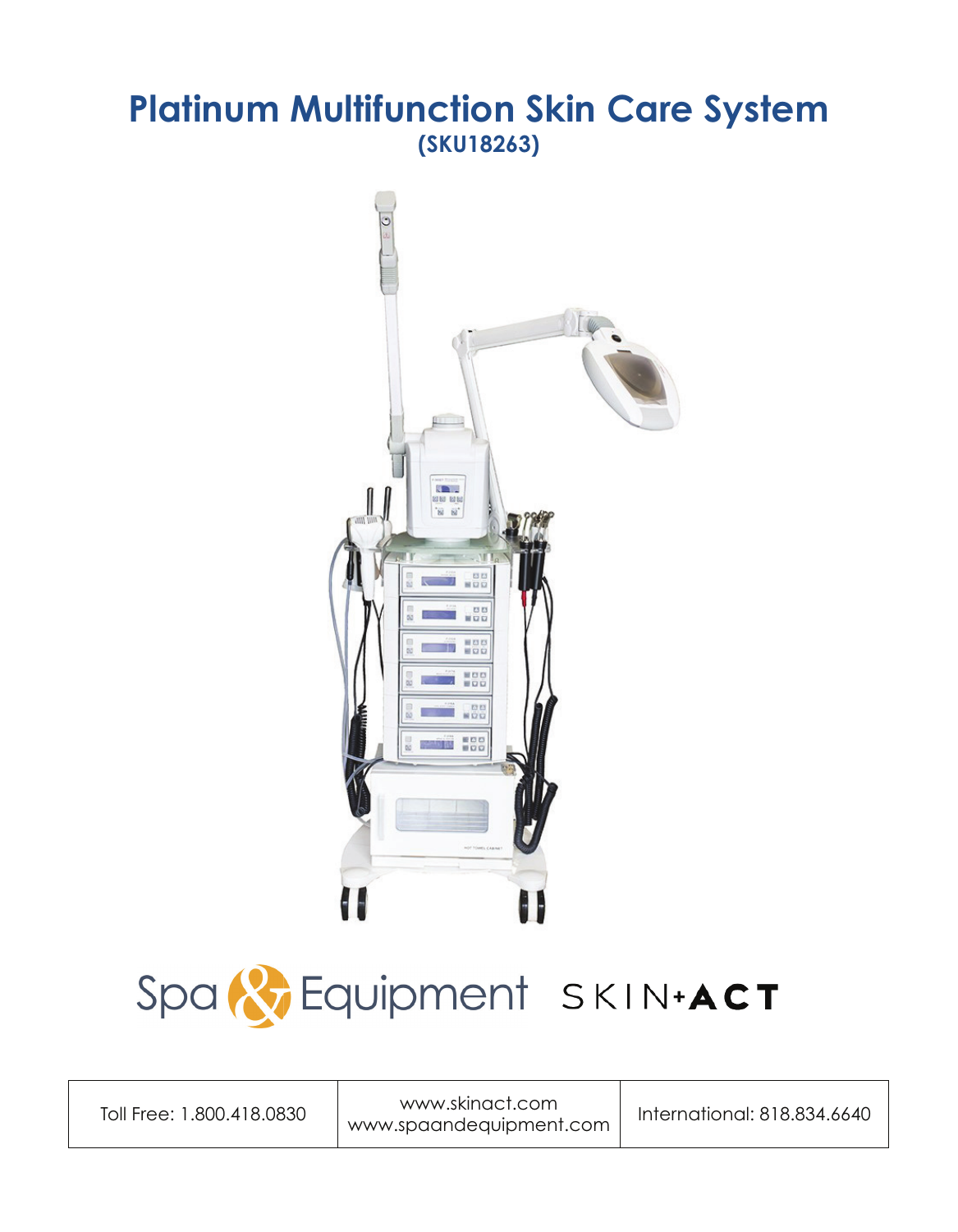Copyright © 2022 Spa and Equipment, All Rights Reserved

### **NOTICE**

No part of this document may be photocopied, reproduced, or translated into any other language without prior written consent of Spa and Equipment/ SkinAct.

The information in this document is subject to change without notice at any time and should not be construed as a commitment by Spa and Equipment/SkinAct.

Spa and Equipment/SkinAct assumes no responsibility for any errors that may be in this document, nor does it make expressed or implied warranty with regard to this material, including, but not limited to, the implied warranties of merchantability and fitness for a particular purpose.

Spa and Equipment/SkinAct shall not be liable for incidental or consequential damages arising out of the furnishing, performance, or use of this document and the program material which it describes.





| Toll Free: 1.800.418.0830 |  |
|---------------------------|--|
|---------------------------|--|

www.skinact.com www.skinder.com | International: 818.834.6640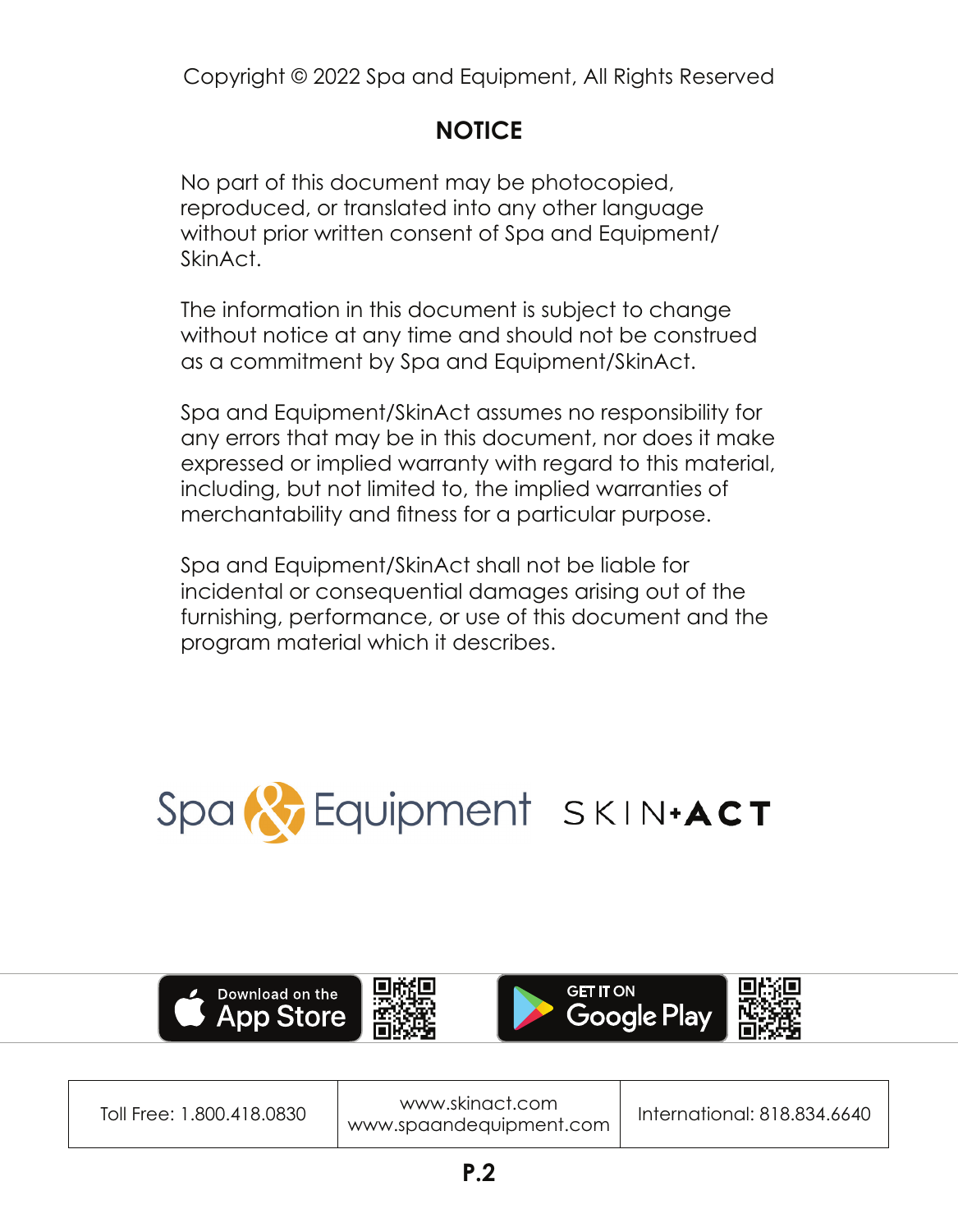### **Measurements**



Spa & Equipment SKIN+ACT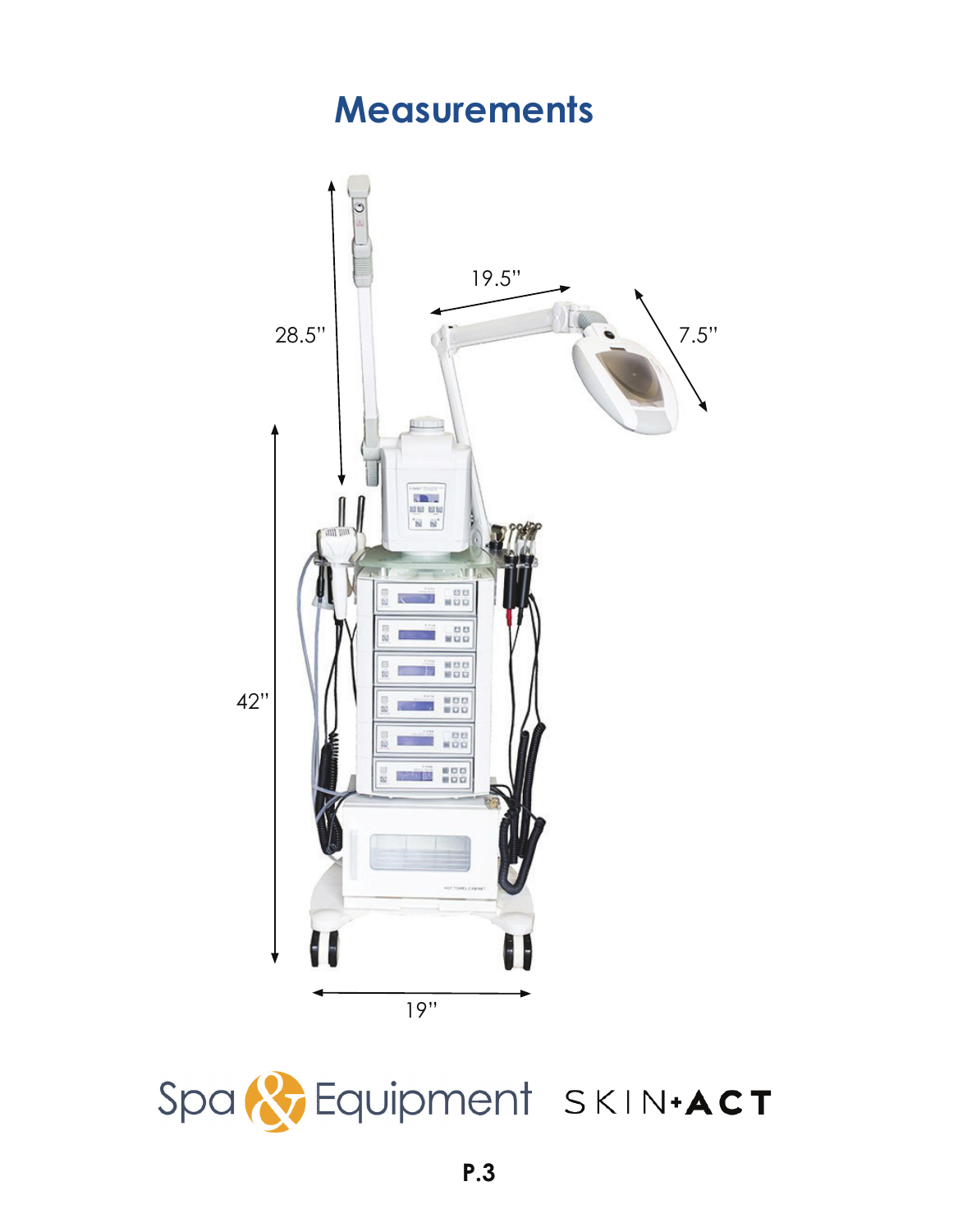## **Measurements**



Spa & Equipment SKIN+ACT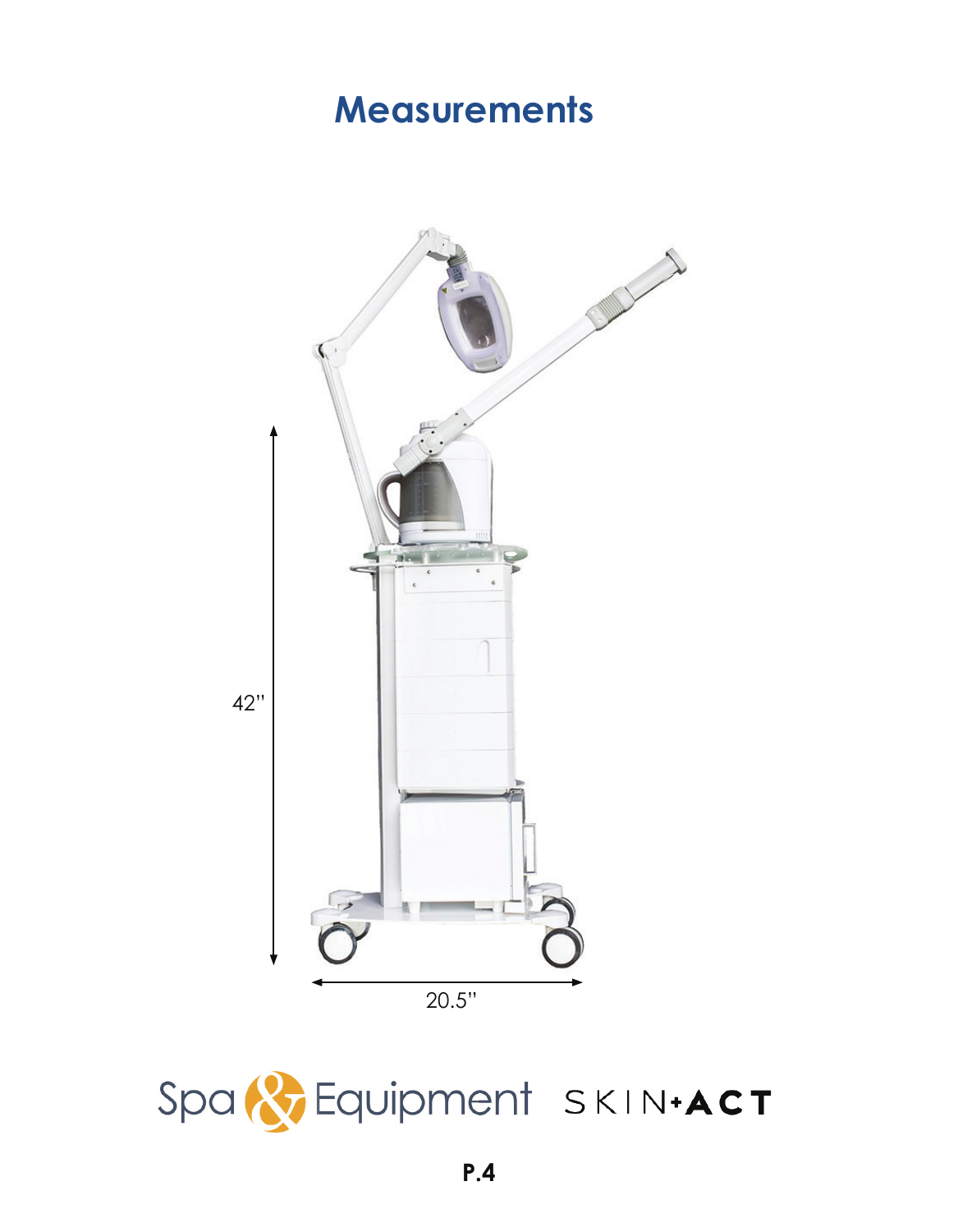### **Tools**

### **Standard Features – These come standard with every Platinum Multifunction SkinCare System**



### **A: Facial Ozone Steamer**

Comes with an adjustable extension arm that allows a broader facial steam. Unit includes a timer and alarm settings as well as an optional ozone setting.

Benefits: Moistens and cleanses the skin. Steam causes pores to expand and stimulates blood circulation. When the optional ozone setting is active, the steamer helps to increase cell oxygenation.

### **B: Magnifying Lamp**

Consists of an optical lens and a soft tube light which is cool to the touch. Very suitable for treatments and skin analysis. It makes observation much easier, so acne and dark spots are found more quickly.

### **C: Hot Towel Cabi**

Great for warming towels for your clients during facials.

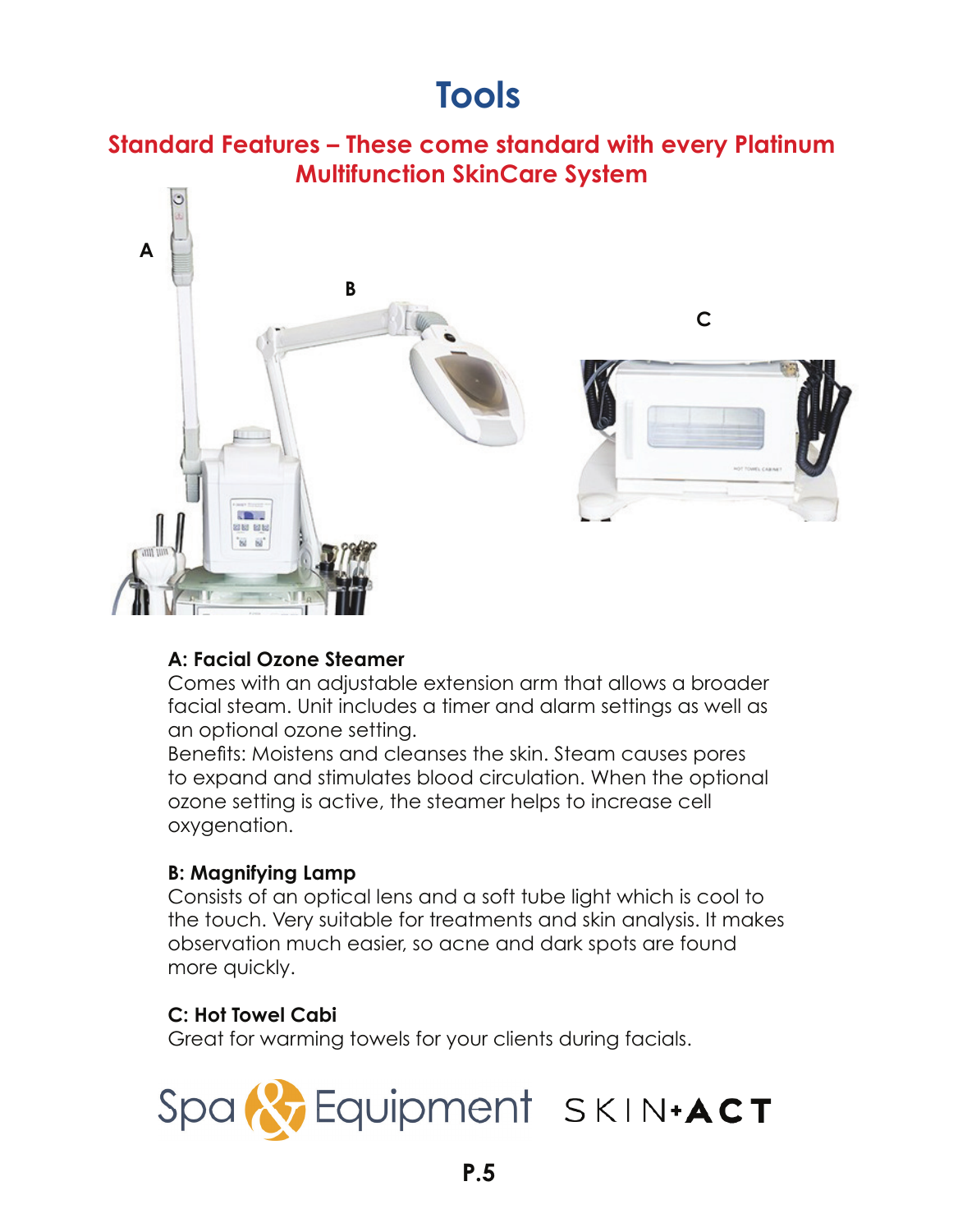# **Tools**

### **Attention: Below are the tools which you can choose from for this equipment. Total of 6 Treatments out of 9 options available.**



**High Frequency:** Stimulates circulation of the blood, increases glandular activity, aids in elimination and absorption, increases metabolism, kills germs and bacteria, generates heat inside the tissue, and helps products to go deeper into the skin. Benefits: Aids acne treatment. Also kills bacteria and possible skin infections.



**Microcurrent with Biolift:** Stimulates the muscle groups that need lifting and firming. The electrical current increases ATP and collagen production in the skin for younger, more vibrant looking skin.



**Facial Brush:** Rotating brush system which includes a variety of attachments for different purposes. Lightweight for easy handling. Quiet operation and easy to access. Benefits: Cleanses pores deeply, removing any dirt and debris.



**Hot / Cold Hammer:** The cold side of the hammer is designed for cooling down the skin after a dermabrasion treatment; it will reduce redness of the skin. The hot side is designed for accelerating the absorption of nutrients into the skin.

# Spa & Equipment SKIN+ACT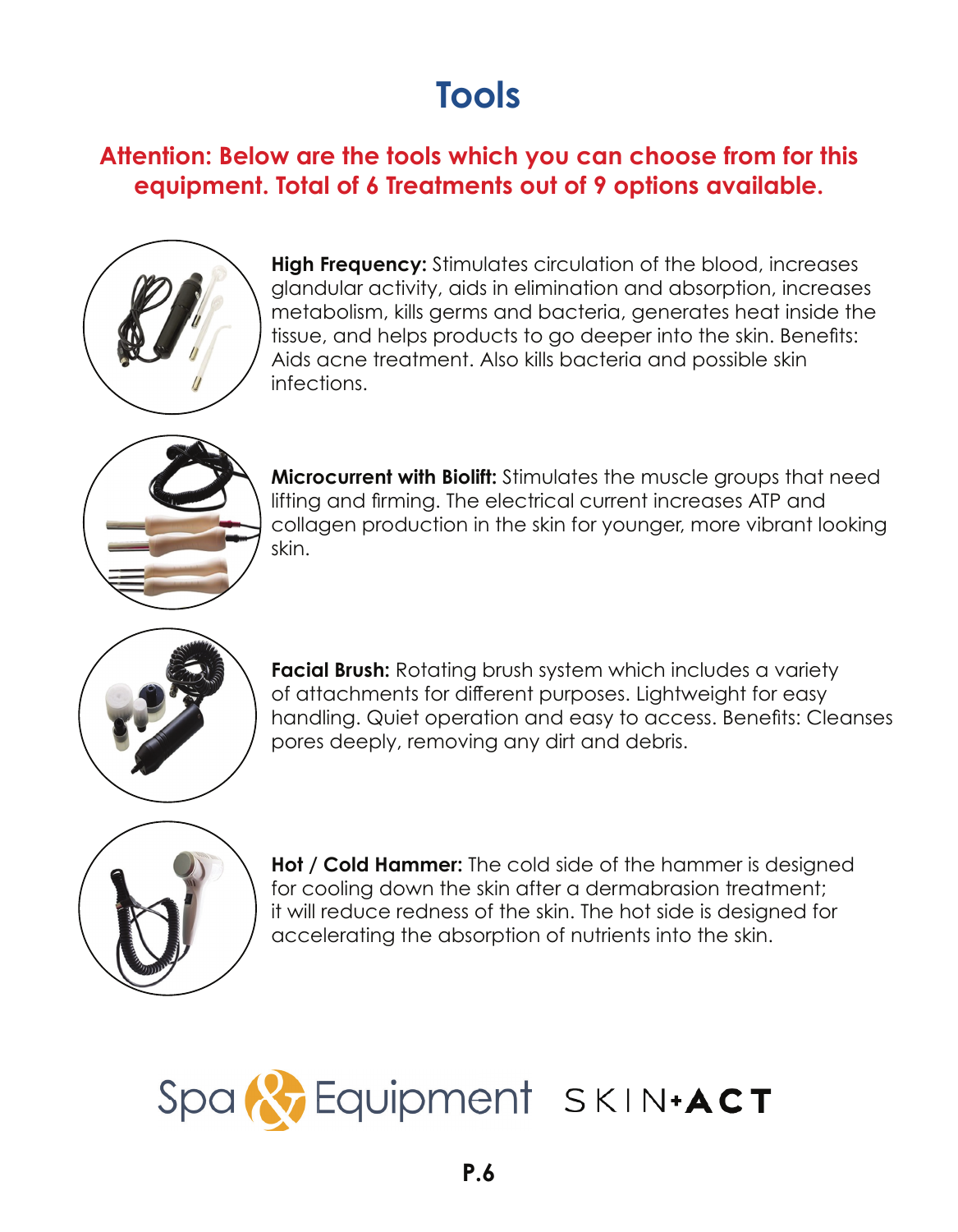## **Tools**



**Ultrasonic:** Stimulates the skin tissue with acoustic vibrations. Improves cell membrane and causes collagen regeneration. Reduces wrinkles and fine lines for younger looking and feeling skin. Ultrasonic also generates frictional heat which accelerates blood circulation and helps muscles to relax. Decomposes cellulite and allows deeper product penetration into the skin. Benefits: Utilizes sonic vibrations to reduce lines, leaving the skin firm and smooth. Features an intensity control.



**Vacuum and Spray:** Vacuum allows a deep cleansing of the skin. Brings skins impurities to the surface, which helps with easy extractions. Spray cools and soothes the skin. It also helps with product absorption into the skin.



**Galvanic:** Galvanic current contains negative ions while treatment solutions contain positive ions. The current pushes products deeper into the skin. Products neutralize toxins, balance pH, and kill harmful free radicals. Galvanic also accelerates blood circulation. Benefits: Improves blood circulation and facilitates deeper product penetration.



**Diamond Microdermabrasion:** Removes dead skin cells while exfoliating. Skin feels softer and smoother immediately following treatment.



**Skin Scrubber:** Helps to reduce wrinkles. It also helps to remove dark spots, dead skin, and other skin problems.